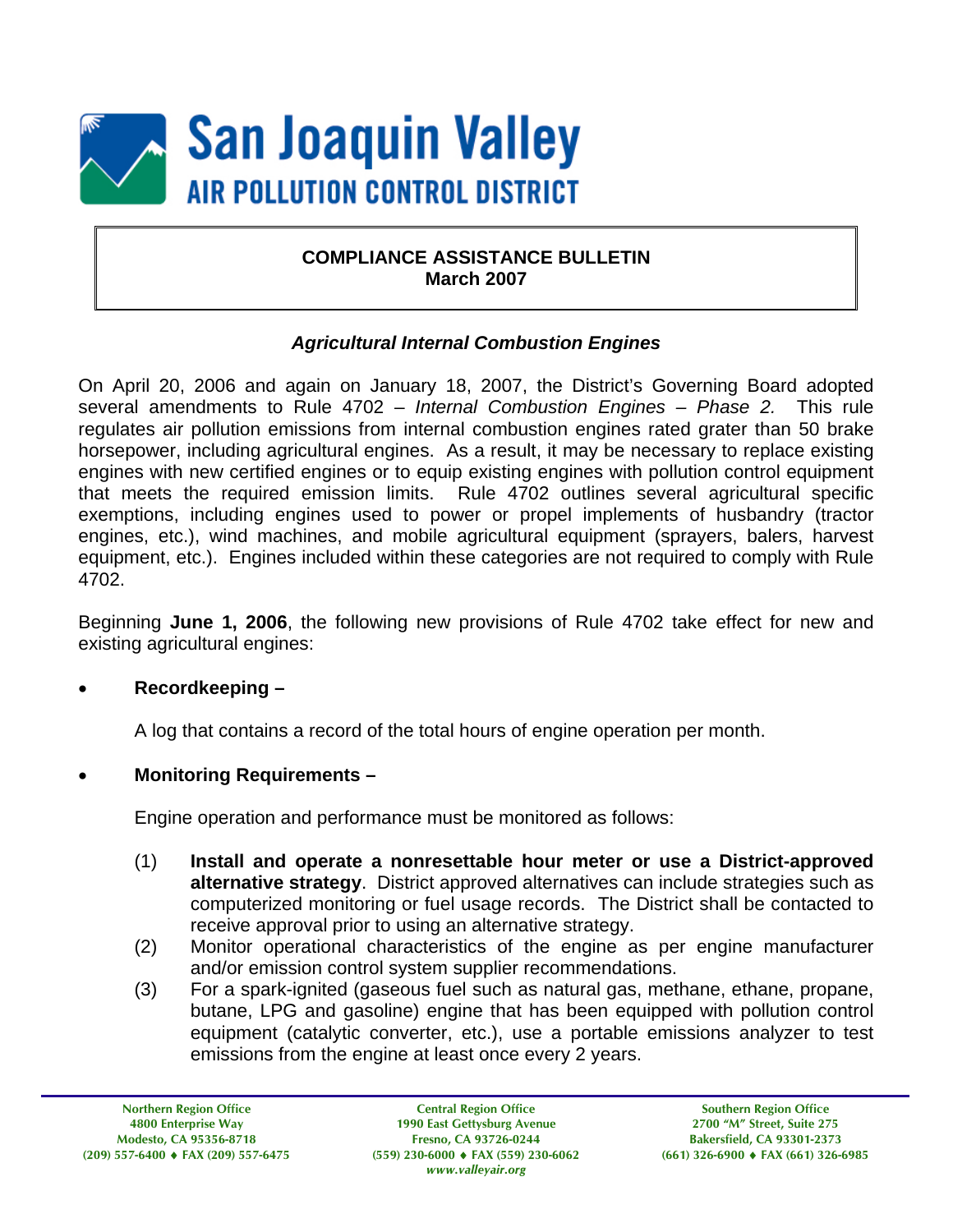Additionally, Rule 4702 may require an agricultural operation to submit an Authority to Construct application, Permit-Exempt Equipment Registration (PEER) application, Emission Control Plan, and/or Inspection and Monitoring Plan in upcoming months. Please consult a copy of the rule at [www.valleyair.org](http://www.valleyair.org/) or contact a District representative if you have questions about how Rule 4702 will affect your operation. Small Business Assistance representatives are available to help anyone at the following regional telephone numbers:

| Northern Region (Modesto)     | (209) 557-6446 |
|-------------------------------|----------------|
| Central Region (Fresno)       | (559) 230-5888 |
| Southern Region (Bakersfield) | (661) 326-6969 |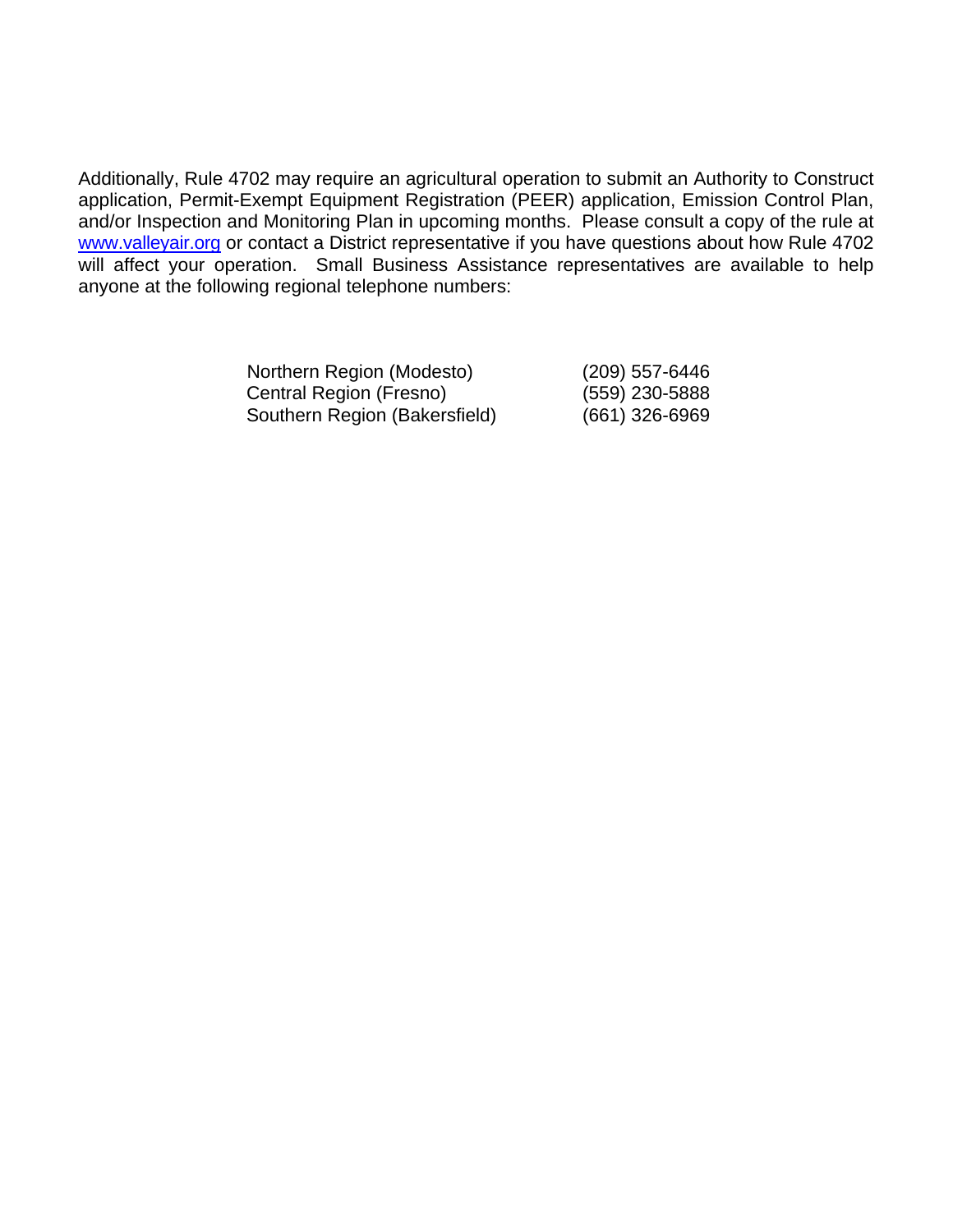## **Agricultural Engine Compliance Timelines**

(by engine category)

### 1) Non-Certified Diesel Engines (> 50 to 500 hp )

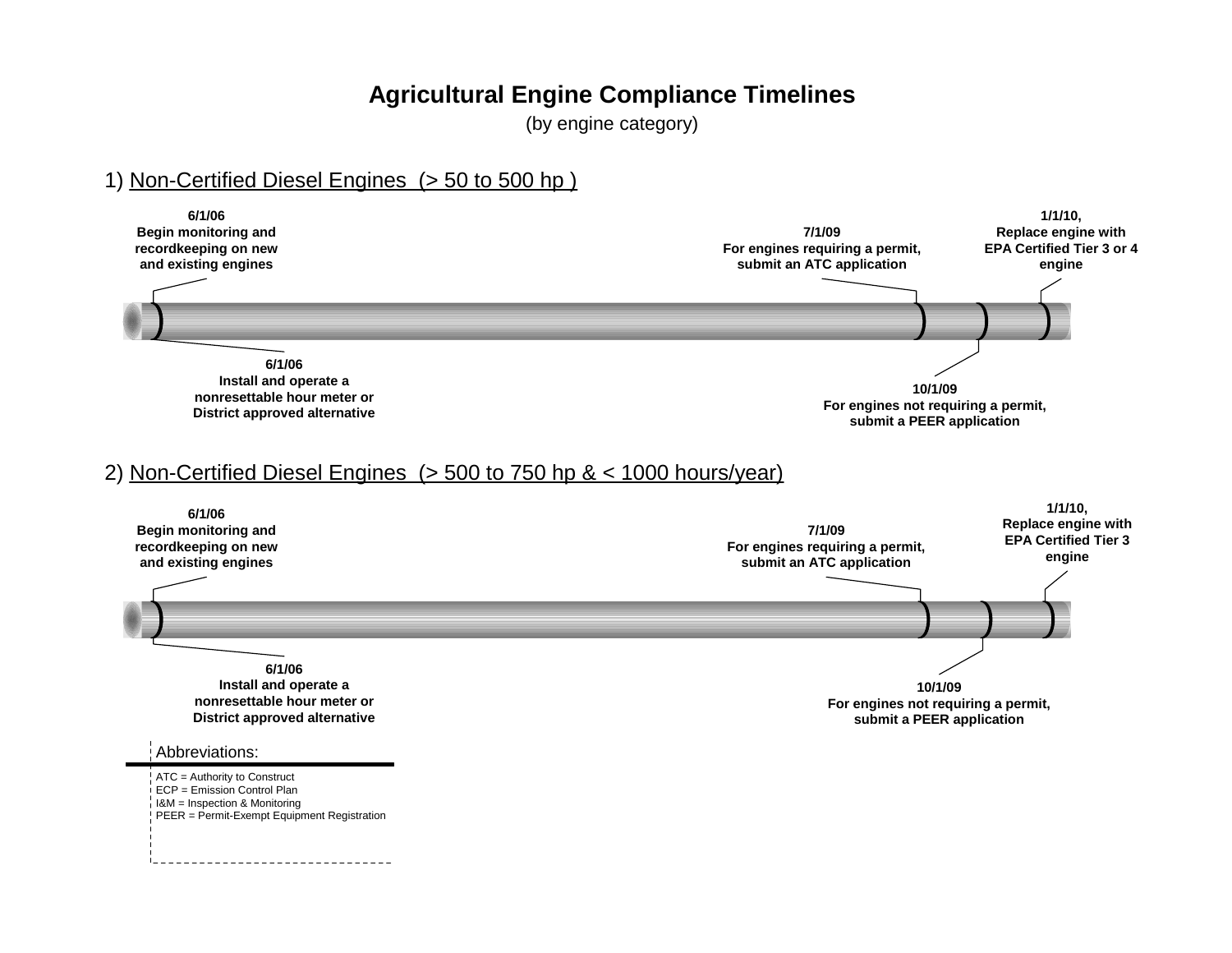### **Agricultural Engine Compliance Timelines (cont.)**

(by engine category)

### 3) Non-Certified Diesel Engines (> 750 hp & < 1000 hours/year)